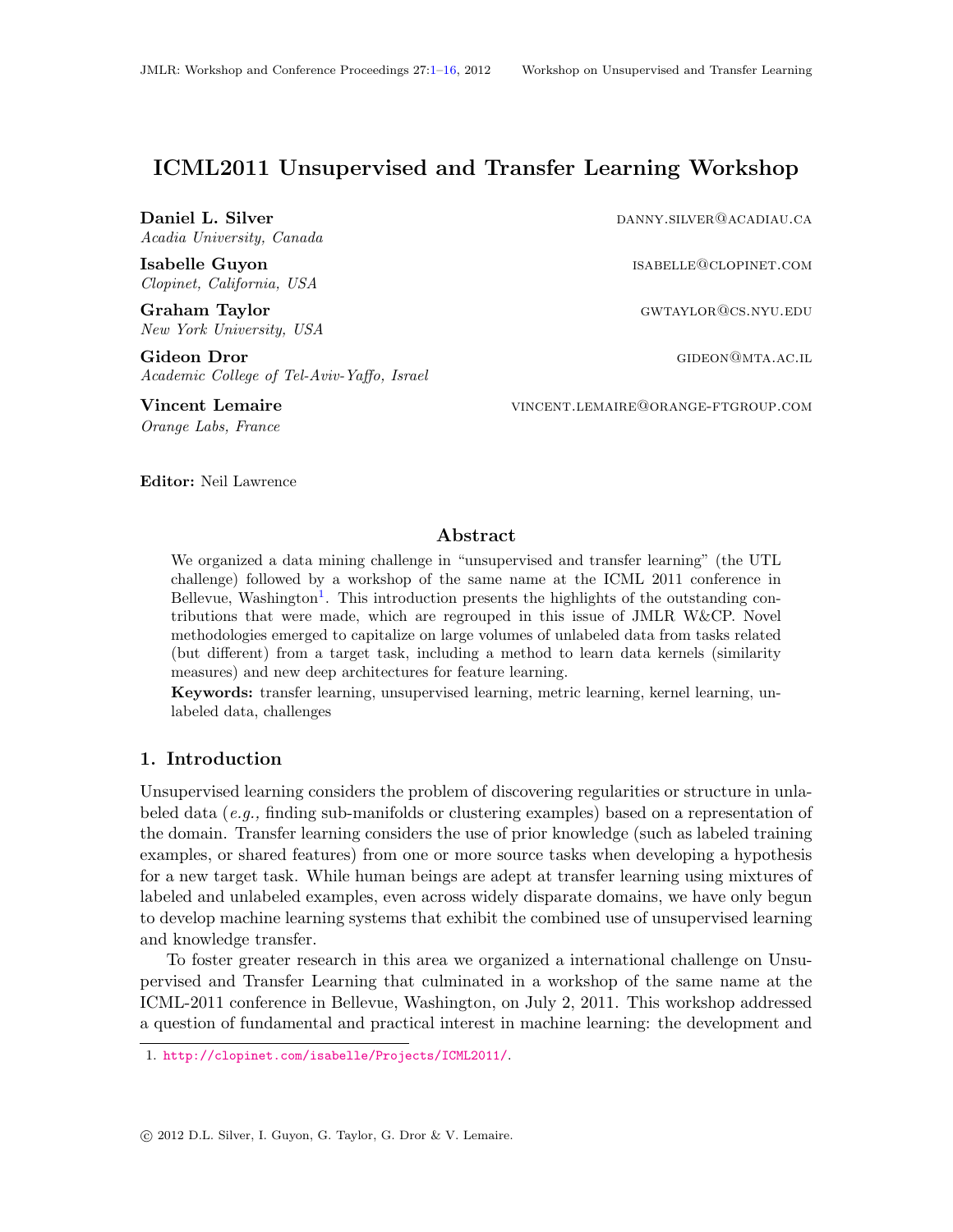assessment of methods that can generate data representations (features) that can be reused across domains of tasks.

This edition of JMLR W&CP presents the challenge results and a collection of outstanding contributed articles on the subject of transfer learning and unsupervised learning. This paper and the edition focuses on unsupervised and transfer learning for classification problems based on real-valued feature representations that are related more closely to data mining tasks. Methods of transfer learning have also been investigated for reinforcement learning [\(Ramon et al.,](#page-14-0) [2007;](#page-14-0) [Taylor and Stone,](#page-14-1) [2007\)](#page-14-1), however these are outside the scope of this edition.

# 2. Overview of Transfer Learning and Unsupervised Learning

#### 2.1. Transfer Learning

Transfer learning refers to use of knowledge for one or more source tasks to develop efficiently a more accurate hypothesis for a new target task. Transfer learning has most frequently been applied to sets of labeled data that have a supervised target value for each example. For instance, there would be significant benefit in using an accurate diagnostic model of one disease to develop a diagnostic model for a second related disease for which you have few training examples. While all learning involves generalization across problem instances, transfer learning emphasizes the transfer of knowledge across domains, tasks, and distributions that are similar but not the same. Inductive transfer has gone by a variety of names: bias learning, learning to learn, machine life-long learning, knowledge transfer, transfer learning, meta-learning, and incremental, cumulative, and continual learning.

Research in inductive transfer began in the early 1980s with discussions on inductive bias, generalization and the necessity of heuristics for developing accurate hypotheses from small numbers of training examples [\(Mitchell,](#page-13-0) [1980;](#page-13-0) [Utgoff,](#page-14-2) [1986\)](#page-14-2). This early research suggested that the accumulation of prior knowledge for the purposes of selecting inductive bias is a useful characteristic for any learning system. Following the first major workshop on inductive transfer [\(NIPS1995 Workshop,](#page-13-1) [1995\)](#page-13-1) a series of articles were published in special issues of Connection Science [\(Lorien Pratt \(Editor\),](#page-13-2) [1996\)](#page-13-2) and Machine Learning [\(Pratt](#page-13-3) [and Sebastian Thrun \(Editors\),](#page-13-3) [1997\)](#page-13-3), and a book entitled "Learning to Learn" [\(Thrun](#page-14-3) [and Lorien Y. Pratt \(Editors\),](#page-14-3) [1997\)](#page-14-3) .

Since that time, research on inductive transfer has occurred using traditional machine learning methods [\(Caruana,](#page-12-0) [1997;](#page-12-0) [Baxter,](#page-11-0) [1997;](#page-11-0) [Silver and Mercer,](#page-14-4) [1996;](#page-14-4) [Heskes,](#page-12-1) [2000;](#page-12-1) [Thrun and Lorien Y. Pratt \(Editors\),](#page-14-3) [1997;](#page-14-3) [Bakker and Heskes,](#page-11-1) [2003;](#page-11-1) [Ben-David and](#page-11-2) [Schuller,](#page-11-2) [2003\)](#page-11-2), statistical regression methods [\(Greene,](#page-12-2) [2002;](#page-12-2) [Zellner,](#page-15-0) [1962;](#page-15-0) [Breiman and](#page-11-3) [Friedman,](#page-11-3) [1998\)](#page-11-3), Bayesian methods involving constraints such as hyper priors [\(Allenby](#page-11-4) [and Rossi,](#page-11-4) [1999;](#page-11-4) [Arora et al.,](#page-11-5) [1998;](#page-11-5) [Bakker and Heskes,](#page-11-1) [2003\)](#page-11-1), and more recently kernel methods such as support vector machines (SVMs) [\(Jebara,](#page-12-3) [2004;](#page-12-3) [Allenby and Rossi,](#page-11-6) [2005\)](#page-11-6). All of these approaches rely upon the development of a hypothesis for a target task under a constraint or regularization that characterizes a similarity or relatedness to one or more source tasks. In 2005, a second major workshop on inductive transfer occurred at NIPS. Papers from this workshop can be found in [\(Silver and Bennett,](#page-14-5) [2008\)](#page-14-5) as well as at [\(NIPS2005 Workshop,](#page-13-4) [2005\)](#page-13-4).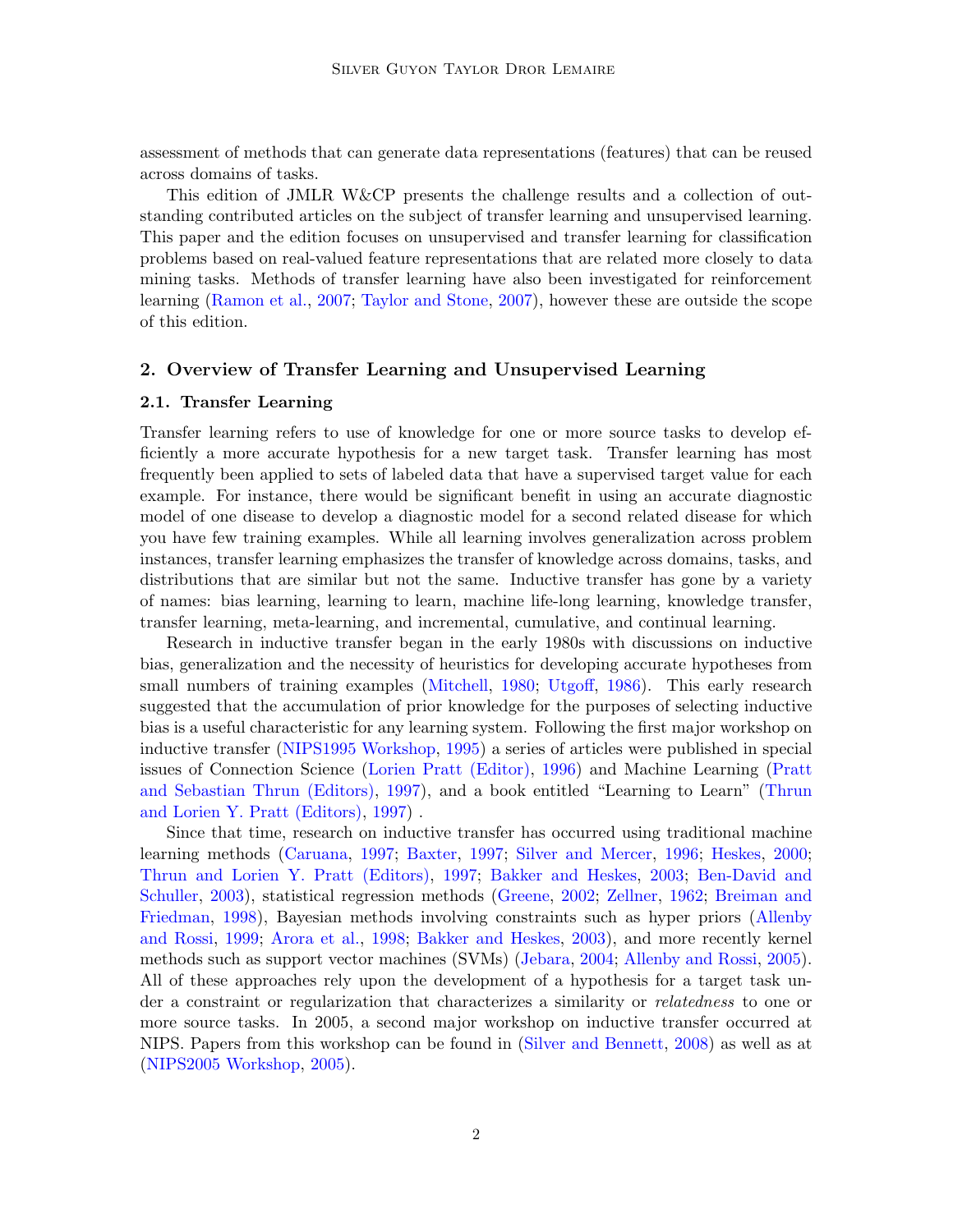More recently, there has been work on inductive transfer in the areas of self-taught learning [\(Raina et al.,](#page-14-6) [2007b\)](#page-14-6), transductive learning [\(Arnold et al.,](#page-11-7) [2007\)](#page-11-7), context-sensitive multiple task learning [\(Silver et al.,](#page-14-7) [2008\)](#page-14-7), the learning of model structure [\(Niculescu-Mizil](#page-13-5) [and Caruana,](#page-13-5) [2007\)](#page-13-5), unsupervised transfer learning [Yu,Wang], and a variety of methods that mix unsupervised and supervised learning to be discussed in greater detail below.

# 2.2. Unsupervised Learning

Unsupervised learning refers to the process of finding structure in unlabeled data resulting in new data representations (including feature representations) and/or clustering data into categories of similar examples, based on such representations [\(Hinton and Sejnowski,](#page-12-4) [1999\)](#page-12-4). The unlabeled data distinguishes unsupervised learning from supervised learning and reinforcement learning. Important recent progress has been made in purely unsupervised learning [\(Smola et al.,](#page-14-8) [2001;](#page-14-8) [Bengio et al.,](#page-11-8) [2003;](#page-11-8) [Globerson and Tishby,](#page-12-5) [2003;](#page-12-5) [Ghahramani,](#page-12-6) [2004;](#page-12-6) [Lawrence,](#page-12-7) [2005;](#page-12-7) [Luxburg,](#page-13-6) [2007\)](#page-13-6). However, these advances tend to be ignored by practitioners who continue using a handful of popular algorithms like PCA and ICA (for feature extraction and dimensionality reduction), and K-means, and various hierarchical clustering methods for clustering [\(Jain et al.,](#page-12-8) [1999\)](#page-12-8).

## 2.3. Combining Unsupervised and Transfer Learning

It is often easier to obtain large quantities of unlabeled data from databases and sources on the web, for example images of unlabeled objects. For this reason the idea of using unsupervised learning in combination with supervised learning has attracted interest for some time. Semi-supervised learning is a machine learning approach that is halfway between supervised and unsupervised learning. In addition to the labeled data for a given task of interest, the algorithm is provided with unlabeled data for the same task - typically a small amount of labeled data and a large amount of unlabeled data [\(Blum and Mitchell,](#page-11-9) [1998\)](#page-11-9). Note that these approaches usually assume that the categories of the unlabeled data, even though unknown to the learning machine, are the same as the categories of the labeled data, i.e., that the "tasks" are the same.

In contrast, in the transfer learning setting, the unlabeled data does not need to come from the same task. There has been considerable progress in the past decade in developing cross-task transfer using both discriminative and generative approaches in a wide variety of settings [\(Pan and Yang,](#page-13-7) [2010\)](#page-13-7). These approaches include multi-layer structured learning machines from the "Deep Learning" family such as convolutional neural networks, Deep Belief Networks, and Deep Boltzmann Machines [\(Bengio,](#page-11-10) [2009;](#page-11-10) [Gutstein,](#page-12-9) [2010;](#page-12-9) [Erhan et al.,](#page-12-10) [2010\)](#page-12-10), sparse coding [\(Lee et al.,](#page-13-8) [2007;](#page-13-8) [Raina et al.,](#page-14-9) [2007a\)](#page-14-9), and metric or kernel learning methods [\(Bromley et al.,](#page-11-11) [1994;](#page-11-11) [WU et al.,](#page-15-1) [2009;](#page-15-1) [Kulis,](#page-12-11) [2010\)](#page-12-11). The "Learning to learn" and "Lifelong Learning" veins of research have continued to provide interesting results in both machine learning and cognitive science in terms of short-term learning with transfer and long-term retention of learned knowledge [\(Silver et al.,](#page-14-7) [2008\)](#page-14-7). These references include recent evidence of the value of combining unsupervised generative learning with transfer learning to generate a rich set of representation (features) upon which to build related supervised discriminative tasks. The goal of the challenge we organized was to perform an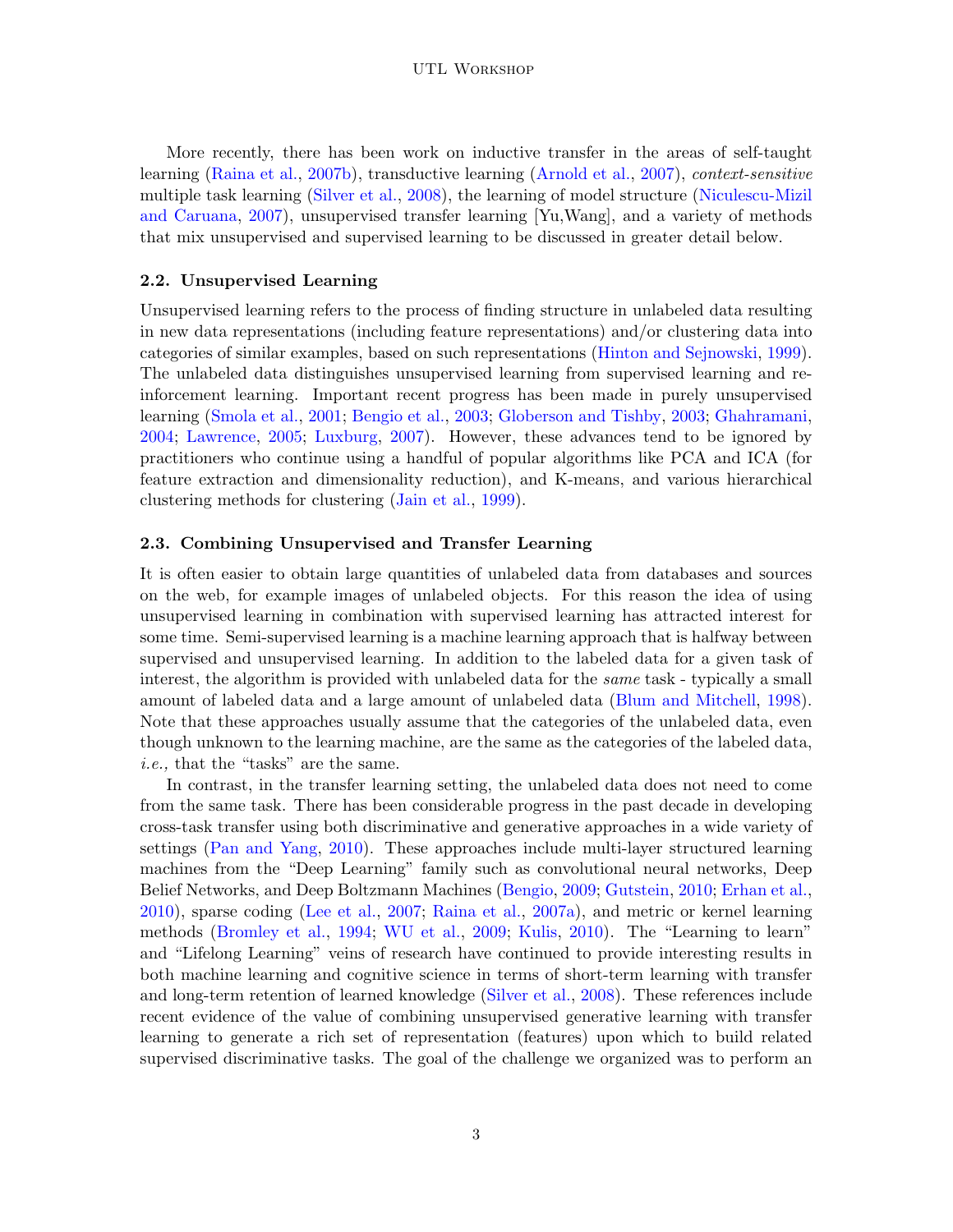evaluation of unsupervised and transfer learning algorithms free of inventor bias to help to identify and popularize algorithms that have advanced the state of the art.

# 3. Overview of the UTL Challenge

Part of the ICML workshop was devoted to the presentation of the results of the Unsupervised and Transfer Learning challenge (UTL challenge [Guyon et al.,](#page-12-12) [2011a,](#page-12-12)[b\)](#page-12-13). The challenge, which started in December 2010 and ended in April 2011, was organized in 2 phases. The aim of Phase 1 was to benchmark unsupervised learning algorithms used as preprocessors for supervised learning, in the context of transfer learning problems. The aim of phase 2 was to encourage researchers to exploit the possibilities offered by new cutting-edge cross-task transfer learning algorithms, which transfer supervised learning knowledge from task to task.

To that end, the competitors were presented with five datasets illustrating classification problems from different domains: handwriting recognition, video processing, text processing, object recognition, and ecology. Each dataset was split into 3 subsets: development, validation, and final evaluation sets. In phase 1, all subsets were provided without labels to the participants. The labels remained known only to the organizers throughout the challenge. The goal of the participants was to produce the best possible data representation for the final evaluation data. This representation was then evaluated by the organizers on supervised learning classification tasks by training and testing a linear classifier on subsets of the final evaluation data, such than a learning curve would be produced. The evaluation metric was the area under the learning curve, which is a means of aggregating performance results over a range of number of training examples considered.

To avoid the possibility of participants selecting their model based on final evaluation set performance, the final results remained secret until the end of the challenge. Rather, feedback was provided on-line during the challenge on the performance obtained on validation data, and the final evaluation set data was used only for the final ranking. For both phases, the participants could either submit a data representation (for validation data and final evaluation data) or a matrix of similarity between examples (a kernel). Hence, the competition was equivalently a data representation learning challenge and a kernel learning challenge.

In contrast with a classical evaluation of unsupervised learning as a preprocessing, the three subsets (development, validation, and final evaluation sets) were **not drawn from the** same distribution. In fact, they all had different sets of class labels. Picture for instance a problem of optical character recognition (OCR), the development set could contain only lowercase alphabetical letters, the validation set could contain uppercase letters, and the final evaluation set, digits and symbols. This setting is typical of real world problems in which there is an abundance of data available for training from a source domain, which is distinct from the target domain of interest. For instance, in face recognition, there is an abundance of pictures from unknown strangers that are available on the Internet, compared to the few images of your close family members that you care to classify. The development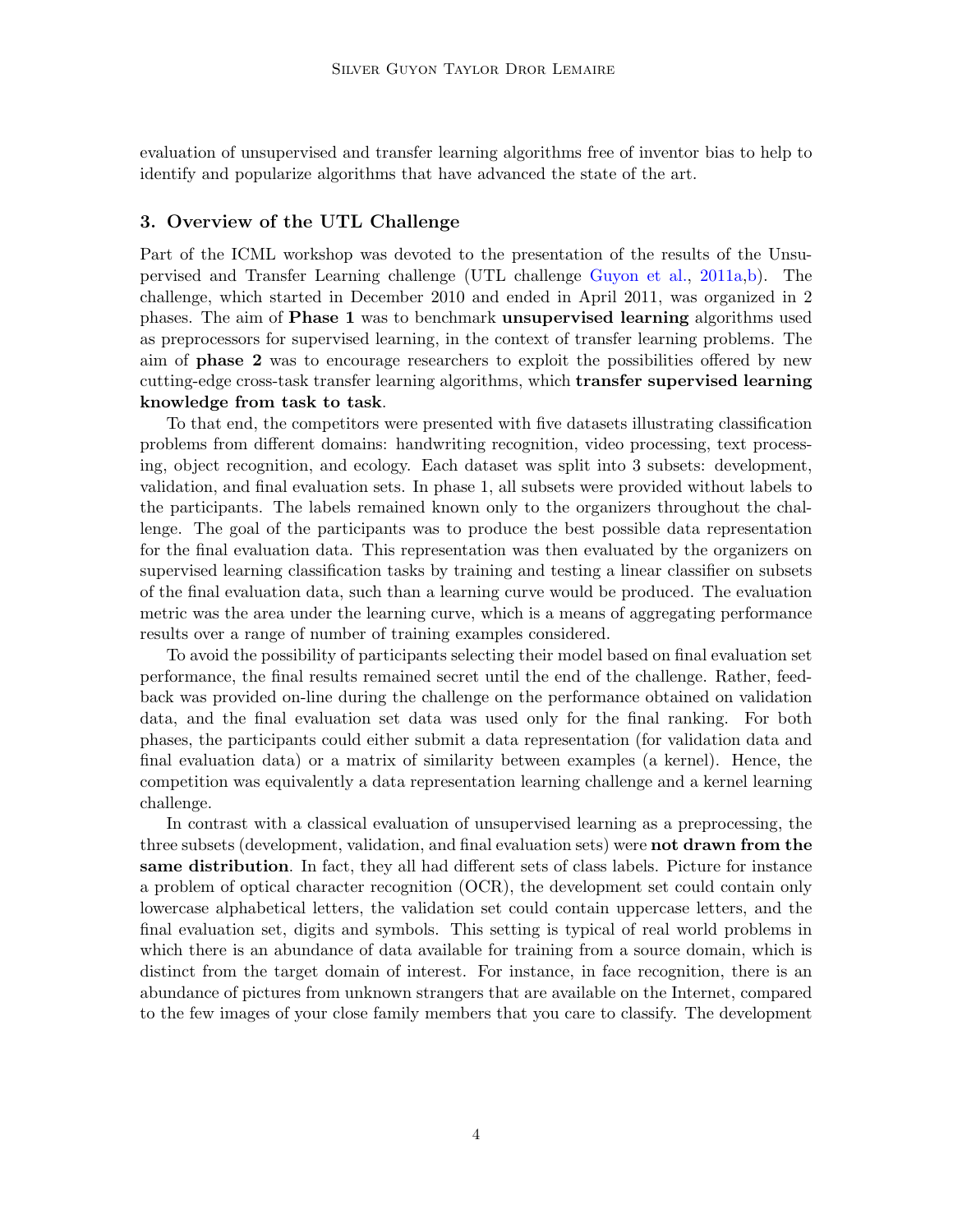set represents a source domain whereas the validation and final evaluation sets represent alternative target domains on which different sets of tasks can be defined<sup>[2](#page-4-0)</sup>.

In the second phase of the challenge, a few labels of the development set were provided, offering to the participants the possibility of using supervised learning in some way to produce better data representations for the validation and final evaluation sets. The setting remained otherwise unchanged.

One of the main findings of this challenge is the power of unsupervised learning as a preprocessing tool. For all the datasets of the challenge, unsupervised learning produced results significantly better than the baseline methods (raw data or simple normalizations). The participants exploited effectively the feed-back received on the validation set to select the best data representations. The skepticism around the effectiveness of unsupervised learning is justified when no performance on a supervised task is available. However, unsupervised learning can be the object of model selection using a supervised task, similarly to preprocessing, feature selection, and hyperparameter selection. An interesting new outcome of this challenge is that the supervised tasks used for model selection can be distinct from the tasks used for the final evaluation. So, even though the learning algorithms are unsupervised, transfer learning is happening at the model selection level. This setting is related to the "self-taught learning" setting proposed in [\(Raina et al.,](#page-14-9) [2007a\)](#page-14-9). Another interesting finding is that, perhaps the development set is not useful at all. The winners of phase 1 did not use it. They devised a method to select a cascade of preprocessing steps to be used to produce a new kernel. The same cascade was then applied to produce the kernel of the final evaluation set[\(Aiolli,](#page-11-12) [2012\)](#page-11-12). The importance of the degree of resemblance of the validation task and final task remains to be determined.

In phase 1, there was a danger of overfitting by trying too many methods and relying too heavily on the performance on the validation set. One team for instance overfitted in phase 1, ranking 1st on the validation set, but only 4th on the final evaluation set. Possibly, criteria involving both the reconstruction error and the classification accuracy on the validation tasks may be more effective for model selection. This should be the object of further research. In phase 2, the participants had available "transfer labels" for a subset of the development data (for classification tasks distinct from the classification tasks of the validation set and the final evaluation set). Therefore, they had the opportunity to use such labels to devise transfer learning strategies. The most effective strategy seems to have been to use the transfer labels for model selection again. None of the participants used those labels for learning.

Overall, an array of algorithms were used [\(Aiolli,](#page-11-12) [2012;](#page-11-12) [Le Borgne,](#page-12-14) [2011;](#page-12-14) [Liu et al.,](#page-13-9) [2012;](#page-13-9) [Mesnil et al,](#page-13-10) [2012;](#page-13-10) [Saeed,](#page-14-10) [2011;](#page-14-10) [Xu et al,](#page-15-2) [2011\)](#page-15-2), including linear methods like Principal Component Analysis (PCA), and non-linear methods like clustering (K-means and hierarchical clustering being the most popular), Kernel-PCA (KPCA), non-linear auto-encoders and restricted Bolzmann machines (RBMs). A general methodology seems to have emerged. Most top ranking participants used simple normalizations (like variable standardization and/or data sphering using PCA) as a first step, followed by one or several layers of non-linear pro-

<span id="page-4-0"></span><sup>2.</sup> In this paper, we call "domain" the input space (e.g., a feature vector space) and we call "task" the output space (represented by labels for classification problems). We use the adjective "source" for an auxiliary problem, for which we have an abundance of data  $(e,q)$ , pictures of strangers in the Internet), and "target" for the problem of interest (e.g., pictures of family members).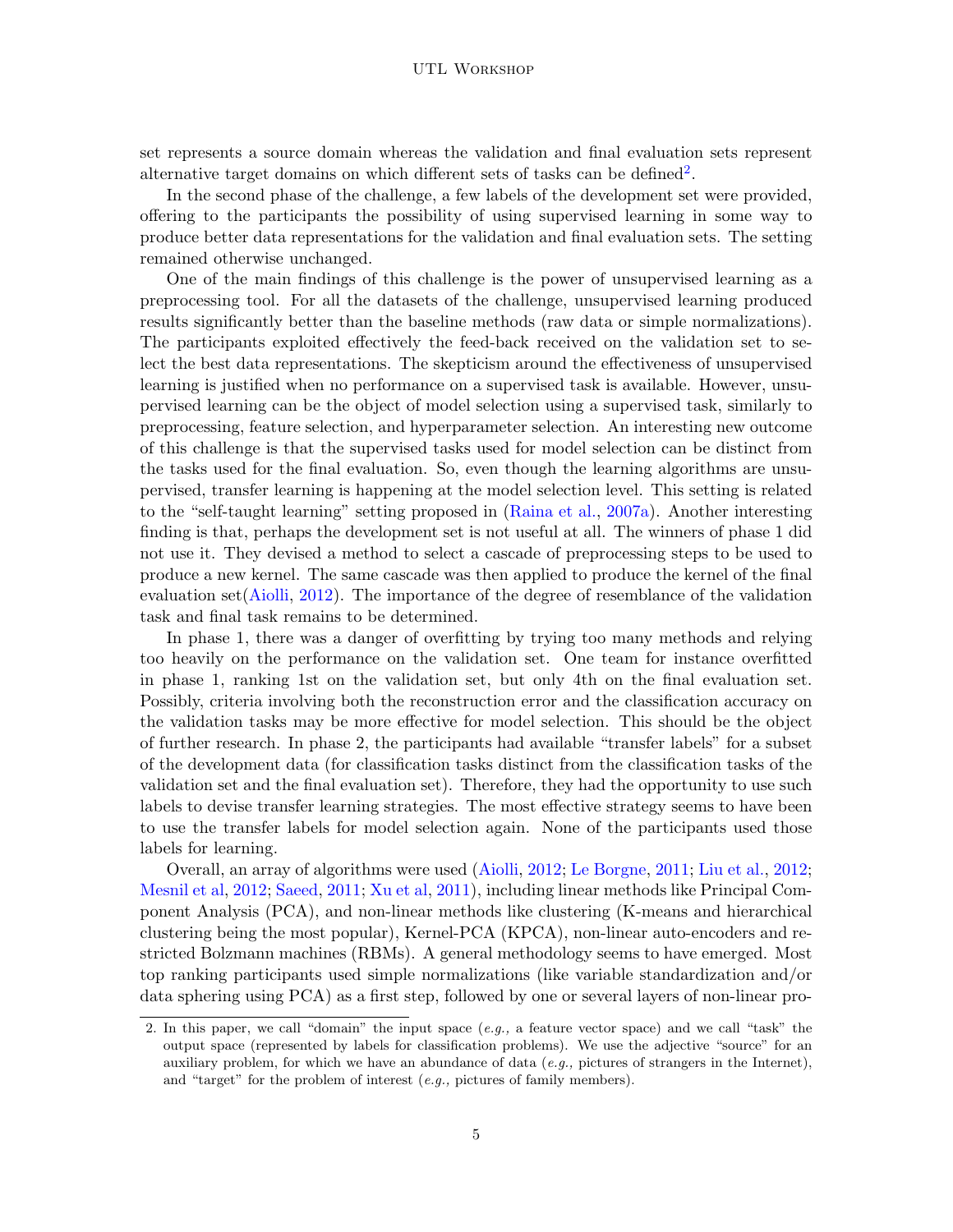cessing (stacks of auto-encoders, RBMs, KPCA, and/or clustering). Finally, "transduction" played a key role in winning first place: either the whole preprocessing chain was applied directly to the final evaluation data (this is the strategy of Fabio Aiolli who won first place in phase 1, [Aiolli,](#page-11-12) [2012\)](#page-11-12); or alternatively, the final evaluation data, preprocessed with a preprocessor trained on development+validation data, was post-processed with PCA (socalled "transductive PCA" used by the LISA team, who won the second phase, [Mesnil et al,](#page-13-10) [2012\)](#page-13-10).

# 4. Overview of Proceedings

The following provides an overview of the workshop proceedings including the tutorials, invited presentations, challenge winner articles and other refereed articles submitted to the workshop.

#### 4.1. Tutorials

The workshop provided two foundational tutorials included in this proceeding. The morning tutorial covered Deep Learning of Representations for Unsupervised and Transfer Learning with Yoshua Bengio from the Université de Montréal [\(Bengio,](#page-11-13) [2012\)](#page-11-13). Deep learning algorithms seek to exploit the unknown structure in the input distribution in order to discover good representations, often at multiple levels, with higher-level learned features defined in terms of lower-level features. The paper focusses on why unsupervised pre-training of representations using autoencoders and Restricted Boltzmann Machines can be useful, and how it can be exploited in the transfer learning scenario, where we care about predictions on examples that are not from the same distribution as the training distribution.

The afternoon tutorial entitled Towards Heterogeneous Transfer Learning was presented by Qiang Yang, Hong Kong University of Science, co-author of an authoritative review of transfer learning [\(Pan and Yang,](#page-13-7) [2010\)](#page-13-7). Transfer learning has focused on knowledge transfer between domains with the same or similar input spaces. The heterogeneous transfer approach considers the ability to use knowledge from very different task domains and input spaces. The authors demonstrated heterogeneous transfer learning between text classification and image classification domains even when there are no explicit feature mappings provided. They explained that the key is to identify and maximize the commonalities among the internal structures (features) of the different domains.

#### 4.2. Challenge Winner Articles

Three teams were presented awards at the workshop for their winning performances on the UTL Challenge and their authorship. This section will summarize the papers describing these winning entries.

The first place award for phase 1 of the UTL challenge (unsupervised learning) as well as the Pascal2 best challenge paper award for phase 1 went to Fabio Aiolli and his paper Transfer Learning by Kernel Meta-Learning [\(Aiolli,](#page-11-12) [2012\)](#page-11-12). Recently, there have been a number of researchers who have investigated the problem of finding a good kernel matrix for a task. This is known as kernel learning. Kernel learning can be transformed into a semi-supervised learning problem by using a large set of unlabeled data and a smaller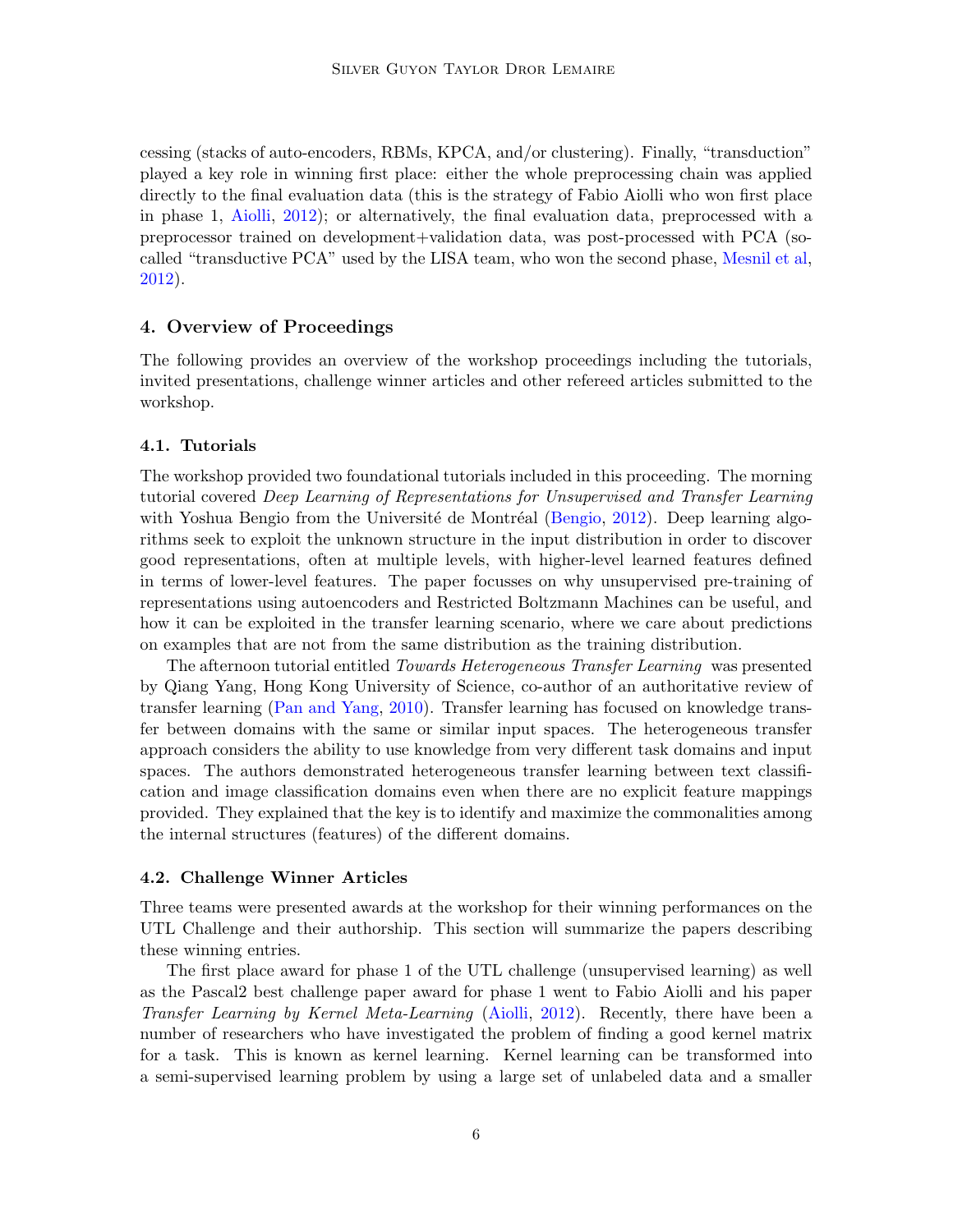#### UTL Workshop

set of labeled data. The paper presents a novel approach to transfer learning based on kernel learning with both labeled and unlabeled data. Starting from a basic kernel, the method attempts to learn chains of kernel transforms that produce good kernel matrices for a set of source tasks. The same sequence of transformations are then applied to learn the kernel matrix for a target task. The application of this method to the five datasets of the Unsupervised and Transfer Learning (UTL) challenge produced the best results for the first phase of the competition.

The LISA team of the Université de Montréal, Canada, ranked first in the second phase of the UTL challenge (transfer learning), and their paper entitled Unsupervised and Transfer Learning Challenge: A Deep Learning Approach [\(Mesnil et al,](#page-13-10) [2012\)](#page-13-10) won the Pascal2 best challenge paper award for phase 2. The LISA team demonstrated the usefulness of Deep Learning architectures to extract internal representations from a large set of unlabeled training examples. This is accomplished by introducing gradually network layers trained in an unsupervised way using the feature representation of lower layers. The final representation is then used to train a simple linear classifier with a small number of labeled training examples.

The team "1055a" of Chuanren Liu, Jianjun Xie, Hui Xiong, and Yong Ge of CoreLogic and Rutgers University won the second place award for phase 1 of the UTL challenge (unsupervised learning) and came in at third place in phase 2 (transfer learning) [\(Liu et al.,](#page-13-9) [2012\)](#page-13-9). Their paper entitled Stochastic Unsupervised Learning on Unlabeled Data was also selected for inclusion in these proceedings. The paper introduces a stochastic unsupervised learning method that performs as a preprocessing K-means clustering on principal components extracted from the raw unlabeled data. This removes the effect of noise and less-relevant features improving the methods robustness. The approach utilizes a stochastic process to combine multiple clustering assignments on each data point to alleviate over-fitting.

We also include in the supplemental material poster presentations and technical reports of work, which was not yet ready for publication, but shows interesting new directions of research:

The team of Zhixiang Xu (Airbus), Washington University in St. Louis, who took third place in phase 1 of the UTL challenge presented a poster entitled "Rapid Feature Learning with Stacked Linear Denoisers" [\(Xu et al,](#page-15-2) [2011\)](#page-15-2). They investigated unsupervised pre-training of deep architectures as feature generators for shallow classifiers. They implemented a computationally efficient algorithm that mimics stacked denoising auto-encoders (SdAs). Their feature transformation improves the results of SVM classification, sometimes outperforming SdAs and deep neural networks.

Mehreen Saeed (Aliphlaila team), fourth place phase 2 UTL challenge), FAST, Pakistan, communicated a technical report entitled "Use of Representations in High Dimensional Spaces for Unsupervised and Transfer Learning Challenge" [\(Saeed,](#page-14-10) [2011\)](#page-14-10). The author shows how manifold learning and simple similarity kernels can be used to get good results.

Yann-Aël Le Borgne (Tryan team, fourth place in second ranking of phase 2 UTL challenge), VUB, Belgium, showed a poster entitled "Supervised Dimensionality Reduction in the Unsupervised and Transfer Learning 2011 Competition" [\(Le Borgne,](#page-12-14) [2011\)](#page-12-14). The author presented preliminary results on a technique making use of all three subsets provided for each dataset (development, validation, and final evaluation datasets) to assign labels to samples. The author then uses partial least square (PLS) to extract features of interest.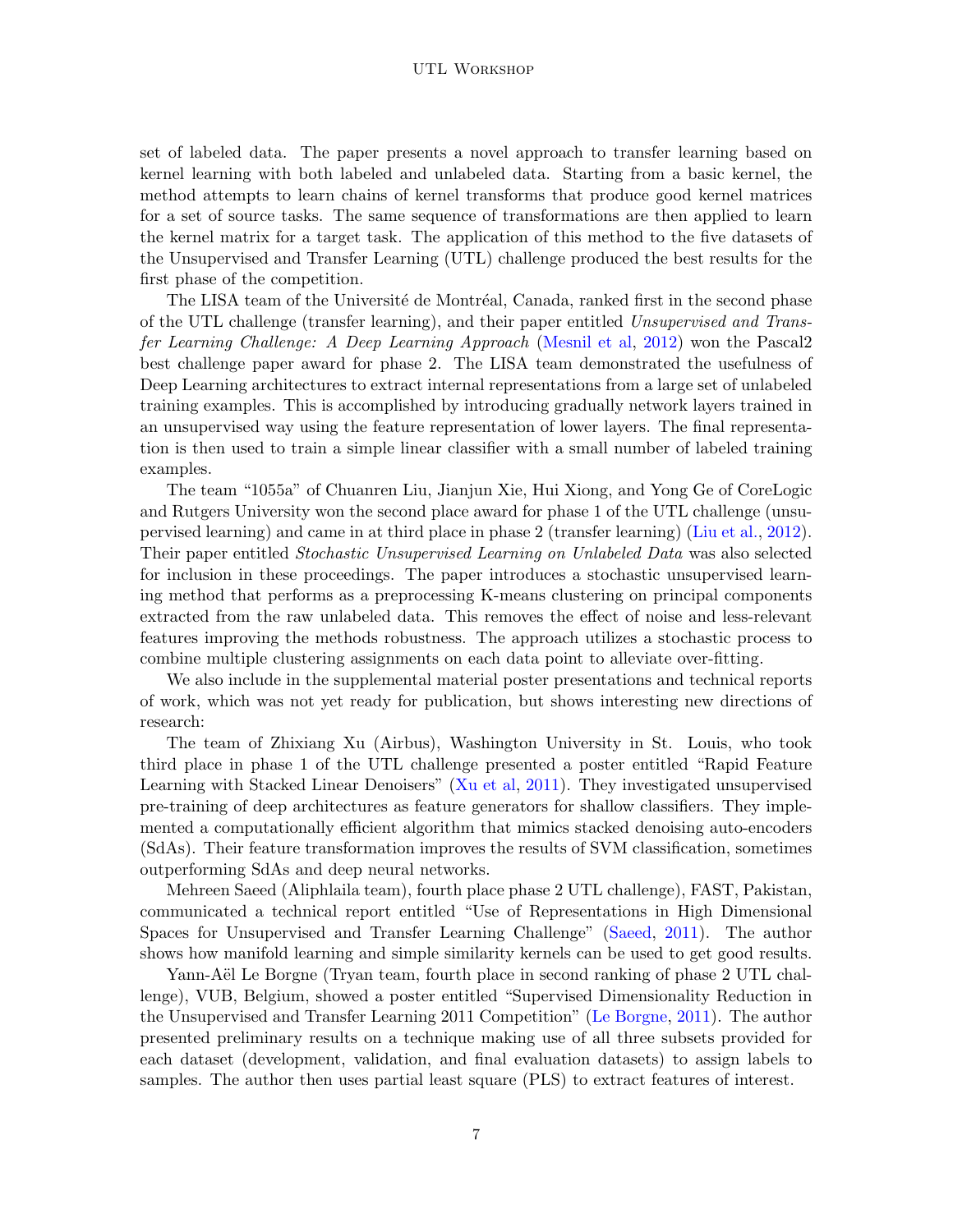#### 4.3. Fundamentals and Algorithms

The UTL workshop papers gathered in these proceedings follow two main axes. One axis ranges from theory to application of transfer learning and the other from supervised learning, to unsupervised learning and hybrid approaches. The following summarizes each of articles along those two dimensions.

In Autoencoders, Unsupervised Learning, and Deep Architectures, Pierre Baldi of UC Irvine, investigates the theoretical underbelly of autoencoders [\(Baldi,](#page-11-14) [2012\)](#page-11-14). He presents a mathematical framework for the study of both linear and non-linear autoencoders - particularly the non-linear case of a Boolean autoencoder. He shows that learning with a Boolean autoencoder is equivalent to a clustering problem that can be solved in polynomial time when the number of clusters is small and becomes NP complete when the number of clusters is large. The framework sheds light on the connections between different kinds of autoencoders, their learning complexity and their composition in deep architectures. The paper brings together much of the theory on autoencoders, clustering, Hebbian learning, and information theory.

Joachim Buhmann et al. of ETH, Zurich, present a paper entitled, "Information Theoretic Model Selection for Pattern Analysis" [\(Buhmann et al,](#page-11-15) [2012\)](#page-11-15). The authors propose a method of model and model-order selection for unsupervised data clustering based on information theory. Their approach ranks competing pattern cost functions according to their ability to extract context sensitive information from noisy data with respect to the hypothesis class. Sets of approximative solutions serve as a basis for an information theoretic communication protocol. Inferred models maximize the so-called "approximation capacity" that measures the mutual information between training data patterns and test data patterns, each of which have been made optimally "coarse" through the controlled addition of random noise. The approach is demonstrated using a Gaussian mixture model.

### 4.4. Supervised, Unsupervised and Transductive Approaches

#### 4.4.1. Supervised

The workshop provided new insights into supervised learning approaches to transfer. Ruslan Salakhutdinov et al. of MIT, USA, presented their paper on *One-Shot Learning with a* Hierarchical Nonparametric Bayesian Model [\(Salakhutdinov et al.,](#page-14-11) [2012\)](#page-14-11). One-shot learning is the ability to develop a general classification model from a single training example. The authors develop a hierarchical Bayesian model that can transfer acquired knowledge from previously learned categories to a novel category, in the form of a prior over category means and variances. The model discovers how to group categories into meaningful supercategories and infer to which super-category a novel example belongs, and thereby estimate not only the new category's mean but also an appropriate similarity metric. The method is tested using the MNIST and MSR Cambridge image datasets and shown to perform significantly better than simpler hierarchical Bayesian approaches, discovering new categories in a completely unsupervised fashion.

In Inductive Transfer for Bayesian Network Structure Learning, Alexandru Niculescu-Mizil (NEC Laboratories America) and Rich Caruana (Microsoft Research) consider the problem of jointly learning the structures of Bayesian network models from multiple related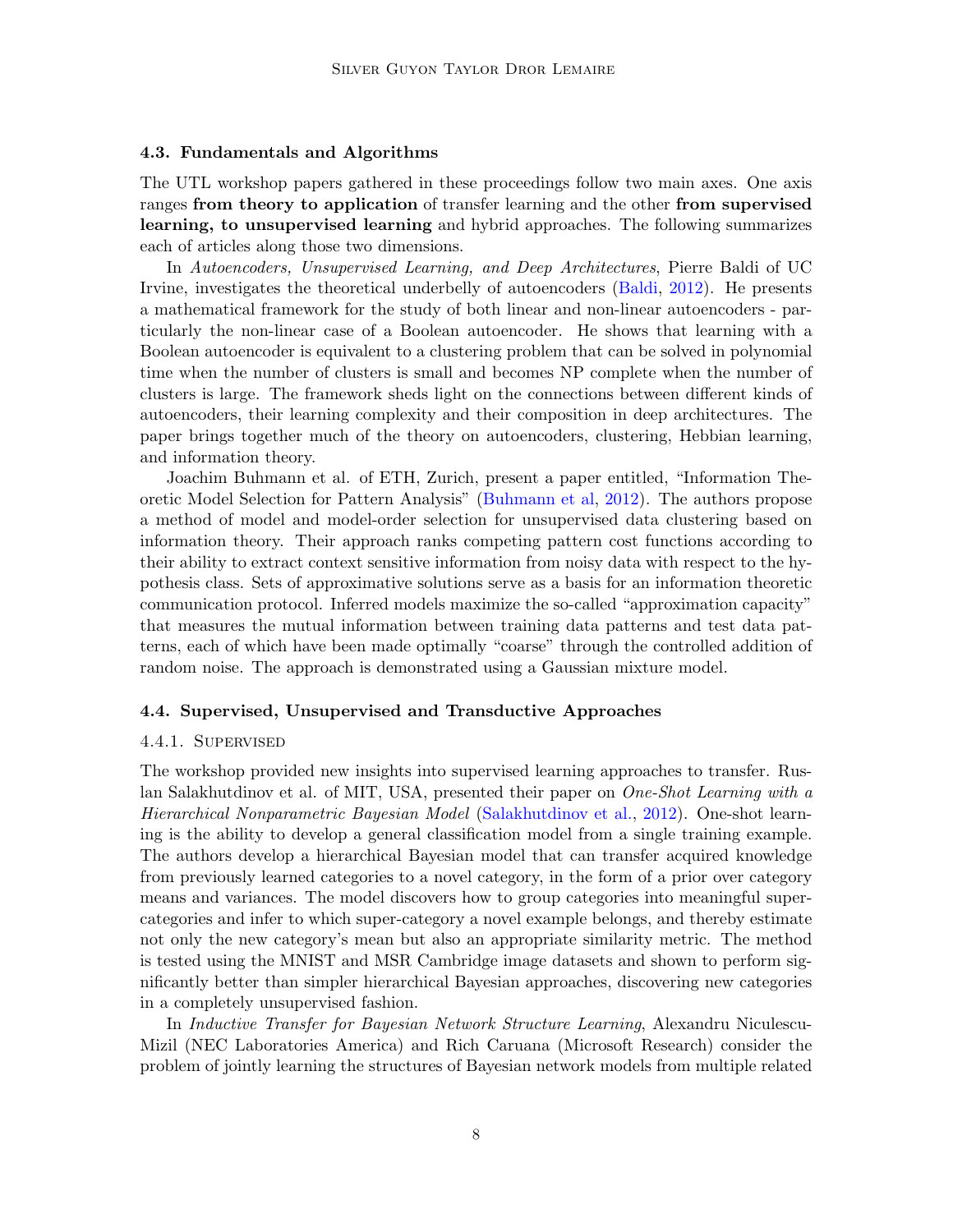datasets [\(Niculescu-Mizil and Caruana,](#page-13-11) [2012\)](#page-13-11). They present an algorithm that simultaneously learns a multi-task Bayesian network structure by transferring useful information between the different datasets. The algorithm extends the heuristic search techniques used in traditional structure learning to the multi-task case by defining a scoring function for sets of structures (one structure for each dataset) and an efficient procedure for searching for a set of structures that has a high score across all tasks. The approach assumes that the true dependency structures of related problems are similar: the presence or absence of arcs in some of the structures provides evidence for the presence or absence of those same arcs in the other structures.

Kohei Hayashi and Takashi Takenouchi of the Nara Institute of Science and Technology, Japan, in their paper Self-measuring Similarity for Multi-task Gaussian Process extend work by Bonilla et al. (2008) on a multi-task Gaussian process framework [\(Hayashi et al,](#page-12-15) [2012\)](#page-12-15). Their approach incorporates similarities between tasks based on the observed responses, which allows for the representation of much more complex data structures. The proposed approach is able to construct covariance matrices via kernel functions even when additional information such as example target values are available. The authors propose an efficient conjugate-gradient-based algorithm that implements the approach. The method is shown to perform the best to date on the Movielens 100k dataset.

#### 4.4.2. Unsupervised

The workshop also provided a number of new approaches to transfer using unsupervised learning or combinations of supervised and unsupervised transfer learning. In *Clustering*: Science or  $Art$ ?, Ulrike von Luxburg et al. examine whether the quality of different clustering algorithms can be compared by a general, scientifically sound procedure, which is independent of particular clustering algorithms [\(von Luxburg et al.,](#page-14-12) [2012\)](#page-14-12). They conclude that clustering should not be treated as an application-independent mathematical problem, but should always be studied in the context of its end-use. Different reasons for clustering bring with it different metrics for success. They argue that research spent on developing a "taxonomy of clustering problems" will be more fruitful than efforts spent on developing a domain independent clustering algorithm.

Preferably, high dimensional data, such as pixels of an image, are better described in terms of a small number of meta-features. In their paper Unsupervised dimensionality reduction via gradient-based matrix factorization with two learning rates and their automatic updates , Vladimir Nikulin and Tian-Hsiang Huang, of University of Queensland, Australia prescribe three related methods that combine to reduce noise while still capturing the essential features of the original data [\(Nikulin and Huang,](#page-13-12) [2012\)](#page-13-12). The resulting features can then be used to do supervised classification. The proposed methods are demonstrated on the classification of gene expression data from cancer research where the number of labeled samples is relatively small compared to the number of genes in each sample.

### 4.4.3. Transductive

Ayan Acharya et al. report in their paper Transfer Learning with Cluster Ensembles a method of transferring learned knowledge from a set of source tasks when the target task has no labeled examples [\(Acharya et al,](#page-10-0) [2012\)](#page-10-0). They present an optimization framework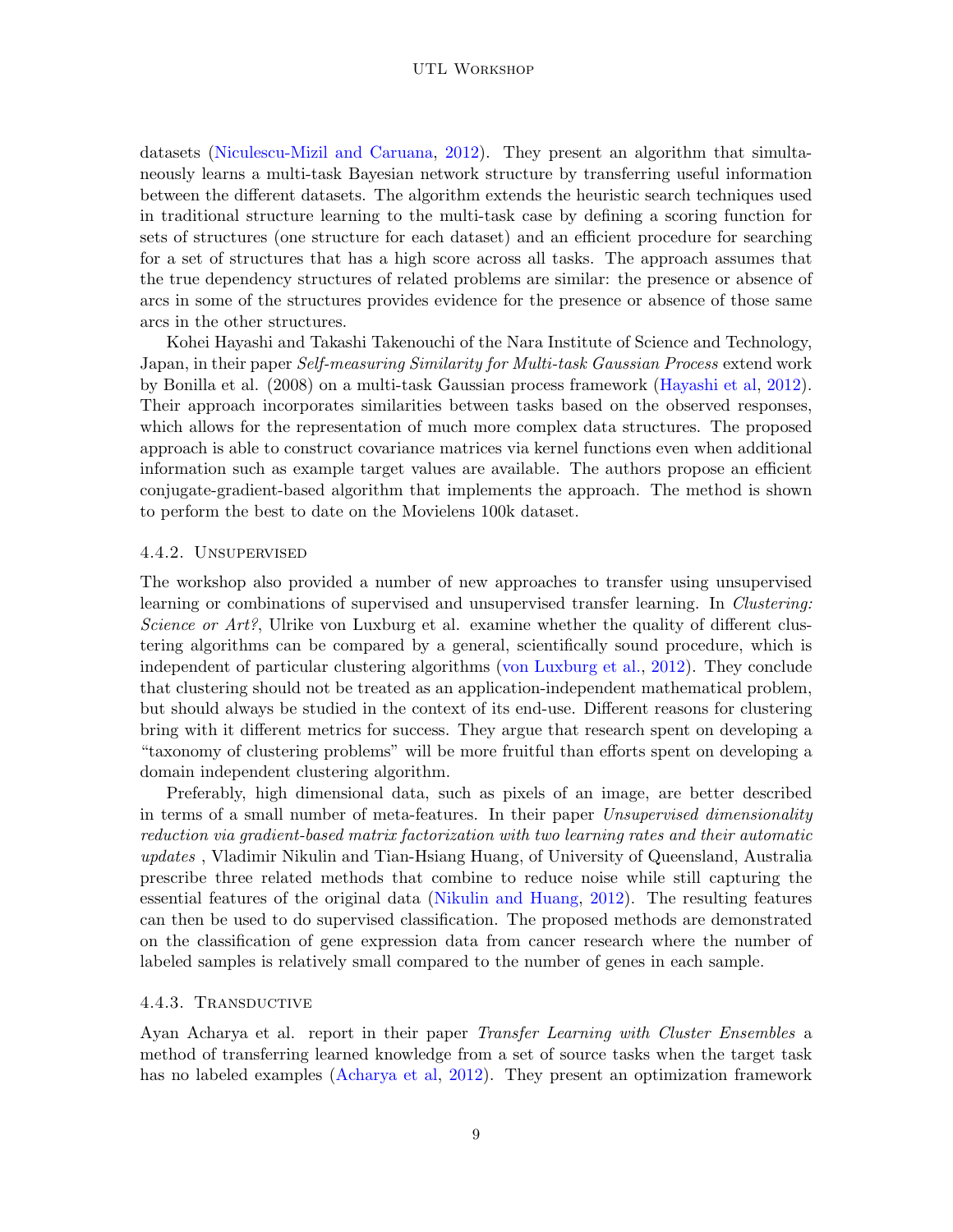that applies the outputs of a cluster ensemble on a target task to moderate posterior probability estimates provided by classifiers previously induced on a related domain of tasks, so that the posterior probabilities are better adapted to the new context. This framework is general in that it admits a wide range of loss functions and classification/clustering methods. Empirical results on both text and hyperspectral data indicate that the proposed method can yield substantially superior classification results as compared to competing transductive learning techniques (Transductive SVM, Locally Weighted Ensemble).

#### 4.5. Case studies

The final five papers from the workshop can be considered applications or case studies of unsupervised and transfer learning. The first paper, entitled Transfer Learning in Computational Biology applies multiple task learning to several problems in computational biology where the generation of training labels is often very costly (Widmer and Rätsch,  $2012$ ). The authors, Christian Widmer and Gunnar Raetsch, of MPI in Germany, received the Pascal2 best paper award at the workshop for this work. The paper presents two problems from sequence biology and uses regularization (SVM) based transfer learning methods, with a special focus on the case of a hierarchical relationship between tasks. The authors propose strategies to learn or refine a measure of task relatedness so as to optimize the transfer from source to target task.

In Transfer Learning in Sequential Decision Problems: A Hierarchical Bayesian Approach, Aaron Wilson et al, of Oregon State University, show that transfer is doubly beneficial in reinforcement learning where the agent not only needs to generalize from sparse experience, but also needs to discover good opportunities to learn in the first place [\(Wilson](#page-15-3) [et al.,](#page-15-3) [2012\)](#page-15-3). They show that the hierarchical Bayesian framework can be readily adapted to sequential decision problems and provides a natural formalization of transfer learning.

Transfer Learning for Auto-gating of Flow Cytometry Data. by Gyemin Lee et al. of the University of Michigan, Ann Arbor, apply transfer learning to flow cytometry, a technique for rapidly quantifying physical and chemical properties of large numbers of cells [\(Lee et al.,](#page-13-13) [2012\)](#page-13-13). In clinical applications, flow cytometry data must be manually "gated"(scored) to identify cell populations of interest. The authors leverage existing datasets, previously gated by experts, to automatically gate a new flow cytometry dataset while accounting for biological variation. An empirical study demonstrates the approach by automatically gating lymphocytes from peripheral blood samples. The authors received the Pascal2 best student paper award for this work.

Philemon Brakel and Benjamin Schrauwen, of Ghent University, Belgium, use a hierarchical Bayesian logistic regression model to perform a binary document classification task in the paper Transfer Learning for Document Classification: Sampling Informative Priors Their approach estimates the covariance matrix of a multivariate Gaussian prior over the model parameters using a set of related tasks. Inference was done using a combination of Hybrid Monte Carlo and Gibbs sampling. They demonstrate that the obtained priors contain information that is beneficial for developing a model for document classification from small training sets.

Finally, in Divide and Transfer: an Exploration of Segmented Transfer to Detect Wikipedia Vandalism, Si-Chi Chin and W. Nick Street, of the University of Iowa, apply knowledge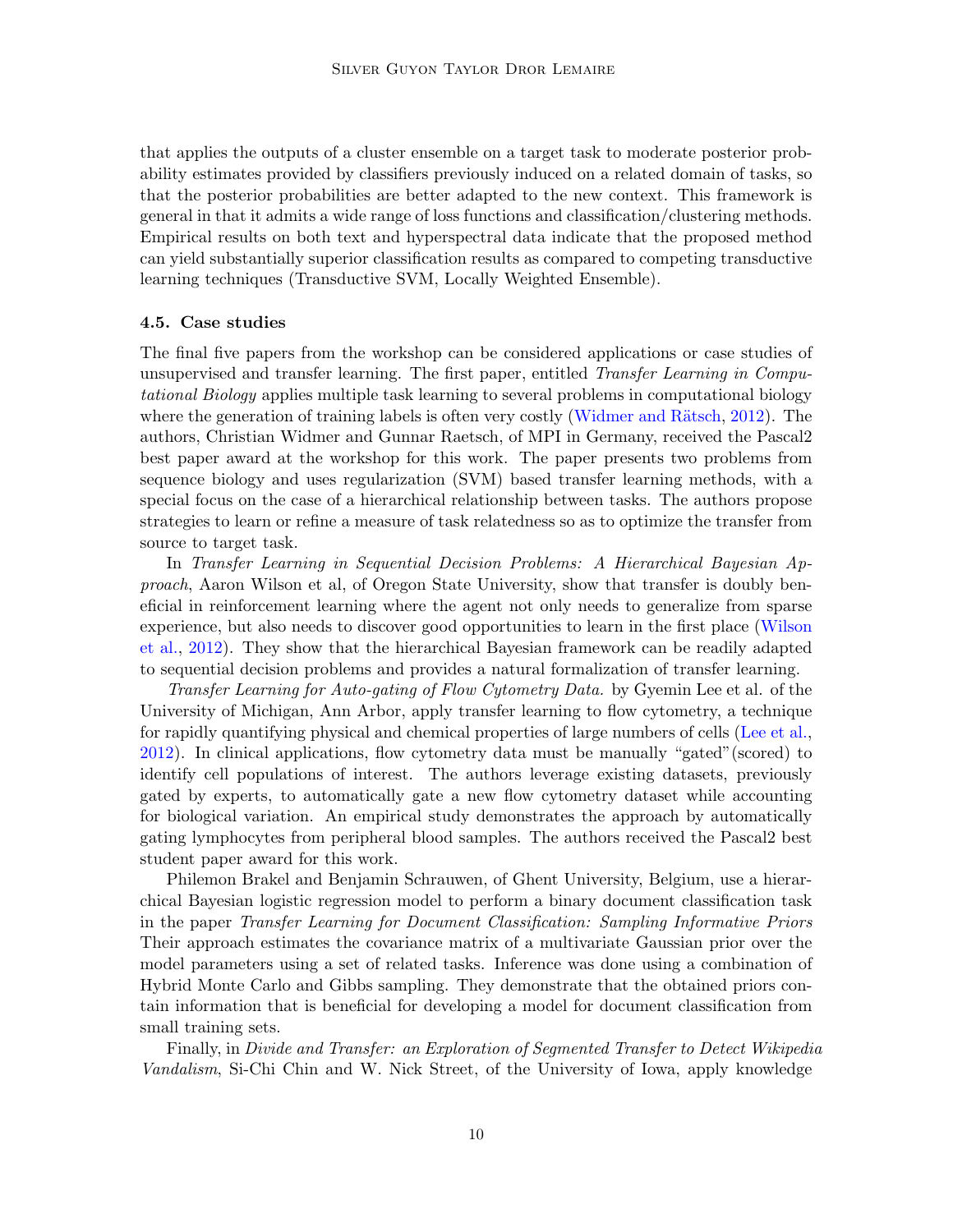transfer methods to the problem of detecting Wikipedia vandalism [\(Chin and Street,](#page-12-16) [2012\)](#page-12-16). Transfer is used to address the problem of small amounts of labeled data by leveraging unlabeled data and previously acquired knowledge from related source tasks. Avoiding negative transfer becomes a primary concern given the diverse nature of Wikipedia modifications that can occur. The proposed two segmented transfer approaches map unlabeled data from the target task to the most related cluster from the source task, classifying the unlabeled data using the most relevant learned models.

## 5. Summary

Challenges foster progress in particular scientific domains, but their specific formulation may bias research in too narrow ways. For that reason, our workshop invited diverse contributions on the theme of transfer learning, in addition to discussing the results of the challenge we organized. As a result, it is more difficult to draw general conclusions summarizing the enormous body of work that this represents. In some sense, transfer learning covers all the aspects of machine learning, with the only particularity that training data includes "source" domains and/or tasks that do are different from the "target" domains and/or tasks of interest. Within this general setting, many types of transfer learning formulations have been made. From our point of view, the most notable contribution of these proceedings is to demonstrate the effectiveness of recently proposed methods in the context of a wide variety of real world applications, both through the results of the challenge and other contributed papers. We hope that the mix of articles collected in this proceedings issue will spark further interest and curiosity in transfer learning. There is much work to be done in this area in terms of new computational learning theory and the application of existing algorithms and techniques.

## Acknowledgements

We are very grateful to all authors for their submissions to the workshop and for their work in improving and polishing their articles for this proceedings issue. We would also like to thank the referees for their reviews and helpful comments to authors that have led to improvements in content and format. Finally, we are particularly grateful to the Editorin-Chief, Neil Lawrence, for the opportunity to compile this proceedings issue and to the editorial staff of JMLR Workshop and Conference Proceedings for their kind assistance. Our generous sponsors and data donors and our dedicated advisors, beta testers listed on our challenge website (<http://clopinet.com/ul>) are gratefully acknowledged. This project is part of the DARPA Deep Learning program and is an activity of the Causality Workbench supported by the Pascal network of excellence funded by the European Commission and by the U.S. National Science Foundation under Grant N0. ECCS-0725746. Any opinions, findings, and conclusions or recommendations expressed in this material are those of the authors and do not necessarily reflect the views of the funding agencies.

# References

<span id="page-10-0"></span>A. Acharya et al. Transfer learning with cluster ensembles. In ICML 2011 Unsupervised and Transfer Learning Workshop. JMLR W&CP, this volume, 2012.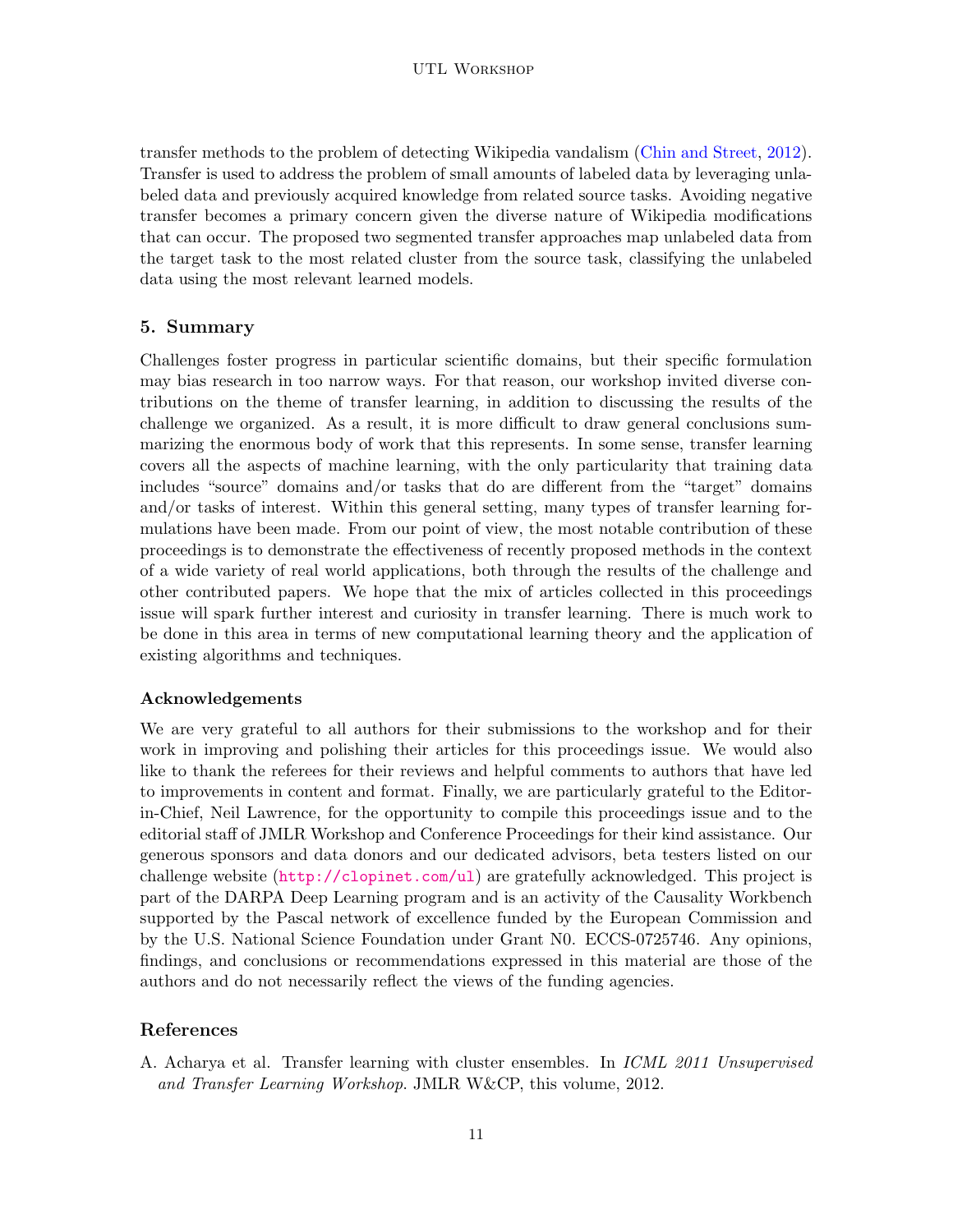- <span id="page-11-12"></span>F. Aiolli. Transfer learning by kernel meta-learning. In ICML 2011 Unsupervised and Transfer Learning Workshop. JMLR W&CP, this volume, 2012.
- <span id="page-11-4"></span>G. M. Allenby and P. E. Rossi. Marketing models of consumer heterogeneity. Journal of Econometrics, 89:57–78, 1999.
- <span id="page-11-6"></span>G. M. Allenby and P. E. Rossi. Learning multiple tasks with kernel methods. Journal of Machine Learning Research, 6:615–637, 2005.
- <span id="page-11-7"></span>A. Arnold, R. Nallapati, and W. W. Cohen. A comparative study of methods for transductive transfer learning. In In ICDM Workshop on Mining and Management of Biological Data, 2007.
- <span id="page-11-5"></span>N. Arora, G. M. Allenby, and J. Ginter. A hierarchical bayes model of primary and secondary demand. Marketing Science, 17(1):29–44, 1998.
- <span id="page-11-1"></span>B. Bakker and T. Heskes. Task clustering and gating for bayesian multi-task learning. Journal of Machine Learning Research, 4:83–99, 2003.
- <span id="page-11-14"></span>P. Baldi. Autoencoders, unsupervised learning, and deep architectures. In *ICML 2011* Unsupervised and Transfer Learning Workshop. JMLR W&CP, this volume, 2012.
- <span id="page-11-0"></span>J. Baxter. Theoretical models of learning to learn. Learning to Learn, pages 71–94, 1997.
- <span id="page-11-2"></span>S. Ben-David and R. Schuller. Exploiting task relatedness for multiple task learning. In Proceedings of Computational Learning Theory (COLT), pages 185–192, 2003.
- <span id="page-11-10"></span>Y. Bengio. Learning deep architectures for AI. Foundations and Trends in Machine Learn $ing, 2(1):1-127, 2009.$  doi:  $10.1561/2200000006.$  Also published as a book. Now Publishers, 2009.
- <span id="page-11-13"></span>Y. Bengio. Deep learning of representations for unsupervised and transfer learning. In ICML 2011 Unsupervised and Transfer Learning Workshop. JMLR W&CP, this volume, 2012.
- <span id="page-11-8"></span>Y. Bengio, J.-F. Paiement, P. Vincent, O. Delalleau, Nicolas Le Roux, and Marie Ouimet. Out-of-sample extensions for lle, isomap, mds, eigenmaps, and spectral clustering. In NIPS03, 2003.
- <span id="page-11-9"></span>A. Blum and T. Mitchell. Combining labeled and unlabeled data with co-training. In COLT' 98 Proceedings of the eleventh annual conference on Computational learning theory, pages 92–100. Morgan Kaufmann Publishers, 1998.
- <span id="page-11-3"></span>L. Breiman and J. H. Friedman. Predicting multivariate responses in multiple linear regression. Royal Statistical Society Series B, 1998.
- <span id="page-11-11"></span>J. Bromley, I. Guyon, Y. LeCun, E. Säckinger, and R. Shah. Signature verification using a "siamese" time delay neural network. In In NIPS Proc, 1994.
- <span id="page-11-15"></span>J. Buhmann et al. Information theoretic model selection for pattern analysis. In ICML 2011 Unsupervised and Transfer Learning Workshop. JMLR W&CP, this volume, 2012.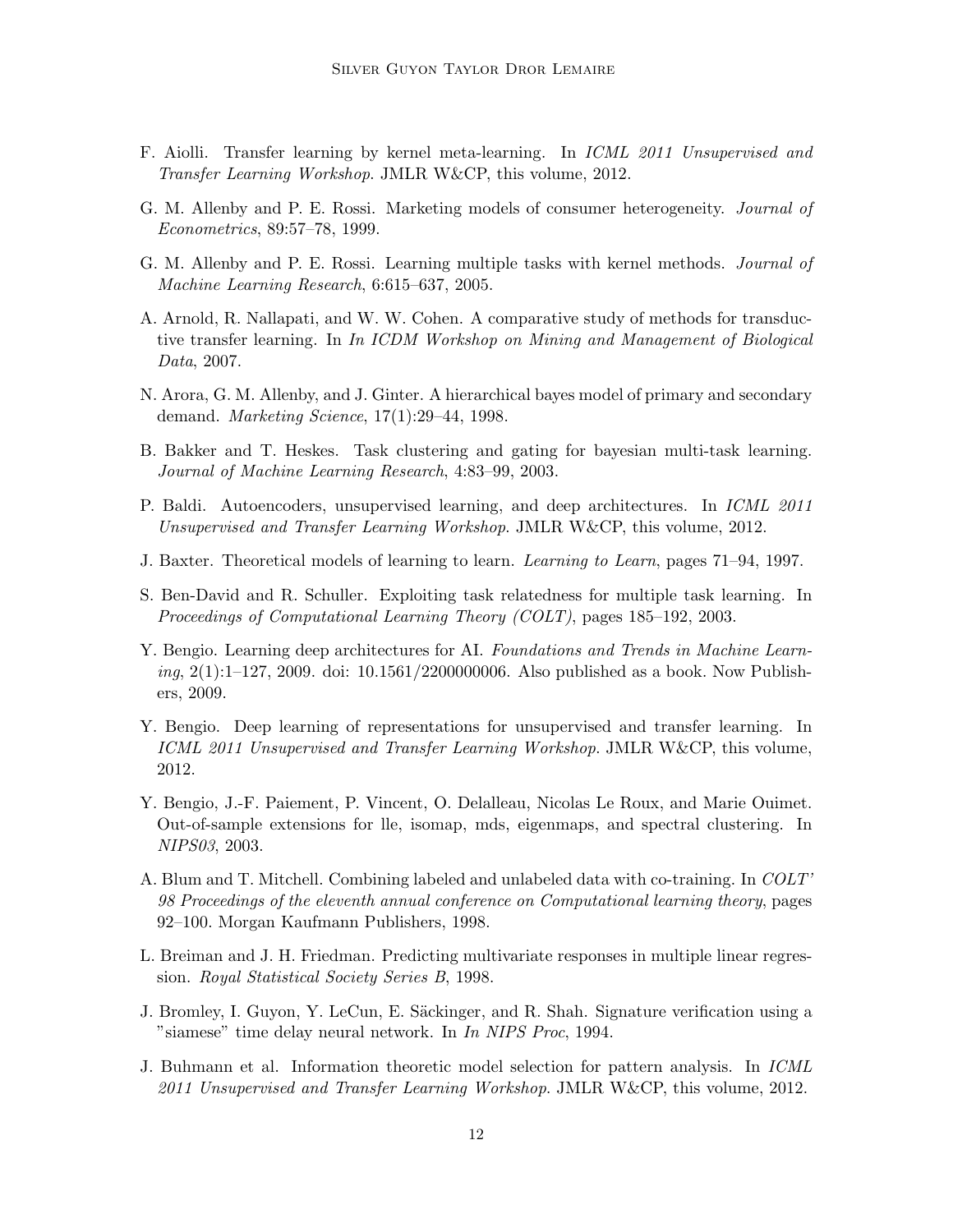- <span id="page-12-0"></span>R. Caruana. Multitask learning. Machine Learning, 28(1):41–75, 1997.
- <span id="page-12-16"></span>S.-C. Chin and W. Nick Street. Divide and transfer: an exploration of segmented transfer to detect wikipedia vandalism. In ICML 2011 Unsupervised and Transfer Learning Workshop. JMLR W&CP, this volume, 2012.
- <span id="page-12-10"></span>D. Erhan, Y. Bengio, A. Courville, P.-A. Manzagol, P. Vincent, and S. Bengio. Why does unsupervised pre-training help deep learning? JMLR, 11:625–660, 2010.
- <span id="page-12-6"></span>Z. Ghahramani. Unsupervised Learning, volume 3176, pages 72–112. Springer-Verlag, Berlin, 2004.
- <span id="page-12-5"></span>A. Globerson and N. Tishby. Sufficient dimensionality reduction. J. Mach. Learn. Res., 3:1307–1331, March 2003. ISSN 1532-4435. URL [http://portal.acm.org/citation.](http://portal.acm.org/citation.cfm?id=944919.944975) [cfm?id=944919.944975](http://portal.acm.org/citation.cfm?id=944919.944975).
- <span id="page-12-2"></span>W. Greene. Econometric Analysis, 5th Edition. Prentice Hall, 2002.
- <span id="page-12-9"></span>S. M. Gutstein. Transfer Learning Techniques for Deep Neural Nets. PhD thesis, The University of Texas at El Paso, 2010.
- <span id="page-12-12"></span>I. Guyon, G. Dror, V. Lemaire, D. Silver, G. Taylor, and D. W. Aha. Analysis of the ijcnn 2011 utl challenge. Neural Networks, In press 2011a.
- <span id="page-12-13"></span>I. Guyon, G. Dror, V. Lemaire, G. Taylor, and D. W. Aha. Unsupervised and transfer learning challenge. In The 2011 International Join Conference on Neural Networks, pages 793–800, July 2011b.
- <span id="page-12-15"></span>K. Hayashi et al. Self-measuring similarity for multi-task gaussian process. In ICML 2011 Unsupervised and Transfer Learning Workshop. JMLR W&CP, this volume, 2012.
- <span id="page-12-1"></span>T. Heskes. Empirical bayes for learning to learn. In P. Langley, editor, Proceedings of the International Conference on Machine Learning (ICML'00), pages 367–374, 2000.
- <span id="page-12-4"></span>G. E. Hinton and T. J. Sejnowski. Unsupervised learning: foundations of neural computation. Computational neuroscience. MIT Press, 1999. ISBN 9780262581684. URL <http://books.google.ca/books?id=yj04Y0lje4cC>.
- <span id="page-12-8"></span>A. K. Jain, M. N. Murty, and P. J. Flynn. Data clustering: A review, 1999.
- <span id="page-12-3"></span>T. Jebara. Multi-task feature and kernel selection for svms. In Proceedings of the International Conference on Machine Learning (ICML 04), pages 185–192, 2004.
- <span id="page-12-11"></span>B. Kulis. Icml tutorial on metric learning, 2010. URL [http://www.cs.berkeley.edu/](http://www.cs.berkeley.edu/~kulis/icml2010_tutorial.htm) [~kulis/icml2010\\_tutorial.htm](http://www.cs.berkeley.edu/~kulis/icml2010_tutorial.htm).
- <span id="page-12-7"></span>N. Lawrence. Probabilistic non-linear principal component analysis with gaussian process latent variable models. JMLR, 6:1783–1816, 2005.
- <span id="page-12-14"></span>Y.-A. Le Borgne. Supervised dimensionality reduction in the unsupervised and transfer learning 2011 competition, 2011.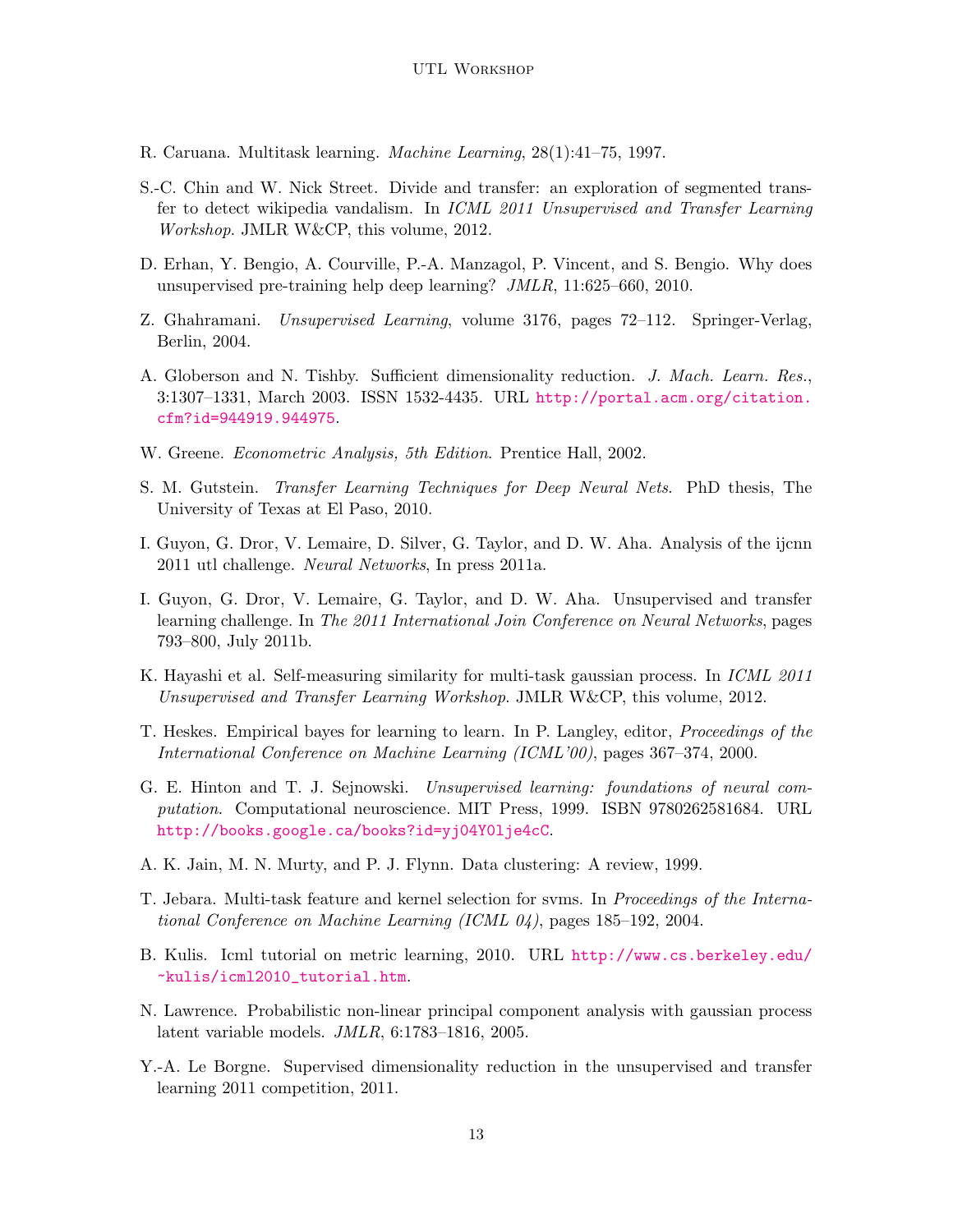- <span id="page-13-13"></span>G. Lee, L. Stoolman, and C. Scott. Transfer learning for auto-gating of flow cytometry data. In ICML 2011 Unsupervised and Transfer Learning Workshop. JMLR W&CP, this volume, 2012.
- <span id="page-13-8"></span>H. Lee, A. Battle, R.t Raina, and A. Y. Ng. Efficient sparse coding algorithms. In B. Schölkopf, J. Platt, and T. Hoffman, editors, Advances in Neural Information Processing Systems 19, pages 801–808. MIT Press, Cambridge, MA, 2007.
- <span id="page-13-9"></span>C. Liu, J. Xie, Hui Xiong, and Y. Ge. Stochastic unsupervised learning on unlabeled data. In ICML 2011 Unsupervised and Transfer Learning Workshop. JMLR W&CP, this volume, 2012.
- <span id="page-13-2"></span>L. Pratt (Editor). Reuse of neural networks through transfer. Connection Science, 8(2), 1996.
- <span id="page-13-6"></span>U. Luxburg. A tutorial on spectral clustering. Statistics and Computing, 17:395–416, December 2007. ISSN 0960-3174. doi: 10.1007/s11222-007-9033-z. URL [http://portal.](http://portal.acm.org/citation.cfm?id=1288822.1288832) [acm.org/citation.cfm?id=1288822.1288832](http://portal.acm.org/citation.cfm?id=1288822.1288832).
- <span id="page-13-10"></span>G. Mesnil et al. Unsupervised and transfer learning challenge: a deep learning approach. In ICML 2011 Unsupervised and Transfer Learning Workshop. JMLR W&CP, this volume, 2012.
- <span id="page-13-0"></span>T. M. Mitchell. The need for biases in learning generalizations. Readings in Machine Learning, pages 184–191, 1980. ed. Jude W. Shavlik and Thomas G. Dietterich.
- <span id="page-13-5"></span>A. Niculescu-Mizil and R. Caruana. Inductive transfer for bayesian network structure learning. Journal of Machine Learning Research - Proceedings Track, 2:339–346, 2007.
- <span id="page-13-11"></span>A. Niculescu-Mizil and R. Caruana. Inductive transfer for bayesian network structure learning. In ICML 2011 Unsupervised and Transfer Learning Workshop. JMLR W&CP, this volume, 2012.
- <span id="page-13-12"></span>V. Nikulin and T.-H. Huang. Unsupervised dimensionality reduction via gradient-based matrix factorization with two adaptive learning rates. In ICML 2011 Unsupervised and Transfer Learning Workshop. JMLR W&CP, this volume, 2012.
- <span id="page-13-1"></span>NIPS1995 Workshop. Learning to learn. http://plato.acadiau.ca/courses/comp/dsilver/ NIPS95 LTL/transfer.workshop.1995.html, 1995.
- <span id="page-13-4"></span>NIPS2005 Workshop. Inductive transfer - 10 years later. http://iitrl.acadiau.ca/itws05/, 2005.
- <span id="page-13-7"></span>S. J. Pan and Q. Yang. A survey on transfer learning. IEEE Transactions on Knoweledge and Data Engineering, 22(10):1345–1359, October 2010.
- <span id="page-13-3"></span>L. Pratt and S. Thrun (Editors). Transfer in inductive systems. Machine Learning, 28(1), 1997.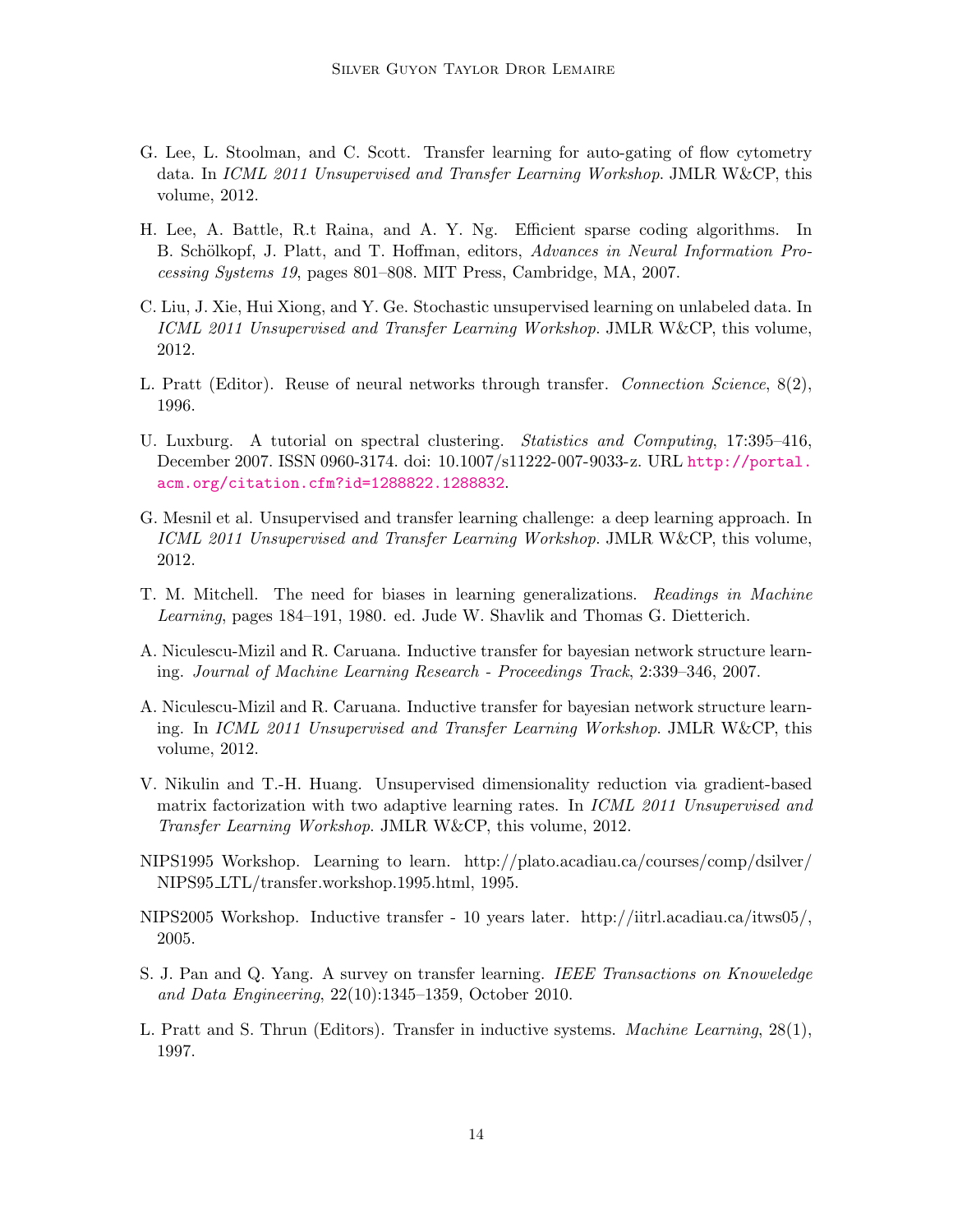- <span id="page-14-9"></span>R. Raina, A. Battle, H. Lee, B. Packer, and A. Y. Ng. Self-taught learning: Transfer learning from unlabeled data. In Proceedings of the Twenty-fourth International Conference on Machine Learning, 2007a.
- <span id="page-14-6"></span>R. Raina, A. Battle, H. Lee, B. Packer, and A. Y. Ng. Self-taught learning: transfer learning from unlabeled data. In Proceedings of the 24th international conference on Machine learning, ICML '07, pages 759–766, New York, NY, USA, 2007b. ACM. ISBN 978-1-59593-793-3. doi: 10.1145/1273496.1273592. URL [http://doi.acm.org/10.1145/](http://doi.acm.org/10.1145/1273496.1273592) [1273496.1273592](http://doi.acm.org/10.1145/1273496.1273592).
- <span id="page-14-0"></span>J. Ramon, K. Driessens, and T. Croonenborghs. Transfer learning in reinforcement learning problems through partial policy recycling. Proc. 18th European Conf. Machine Learning (ECML 2007), pages 699–707, 2007.
- <span id="page-14-10"></span>M. Saeed. Use of representations in high dimensional spaces for unsupervised and transfer learning challenge, 2011.
- <span id="page-14-11"></span>R. Salakhutdinov, J. Tenenbaum, and A. Torralba. One-shot learning with a hierarchical nonparametric bayesian model. In ICML 2011 Unsupervised and Transfer Learning Workshop. JMLR W&CP, this volume, 2012.
- <span id="page-14-5"></span>D. L. Silver and K. P. Bennett. Special issue on inductive transfer. *Machine Learning*, 73, 2008.
- <span id="page-14-4"></span>D. L. Silver and R. E. Mercer. The parallel transfer of task knowledge using dynamic learning rates based on a measure of relatedness. Connection Science Special Issue: Transfer in Inductive Systems, 8(2):277–294, 1996.
- <span id="page-14-7"></span>D. L. Silver, R. Poirier, and D. Currie. Inductive transfer with context-sensitive neural networks. Machine Learning, 73:323–336, 2008.
- <span id="page-14-8"></span>A. J. Smola, S. Mika, B. Schölkopf, and R. C. Williamson. Regularized principal manifolds. JMLR, 1:179–209, 2001.
- <span id="page-14-1"></span>M.E. Taylor and P. Stone. Cross-domain transfer for reinforcement learning. Proc. 24th International Conf. Machine Learning (ICML 2007), pages 879–886, 2007.
- <span id="page-14-3"></span>S. Thrun and L. Y. Pratt (Editors). Learning To Learn. Kluwer Academc Publisher, Boston, MA, 1997.
- <span id="page-14-2"></span>P. E. Utgoff. Machine Learning of Inductive Bias. Kluwer Academc Publisher, Boston, MA, 1986.
- <span id="page-14-12"></span>U. von Luxburg, R. C. Williamson, and I. Guyon. Clustering: Science or art? In ICML 2011 Unsupervised and Transfer Learning Workshop. JMLR W&CP, this volume, 2012.
- <span id="page-14-13"></span>C. Widmer and G. Rätsch. Multitask learning in computational biology. In *ICML 2011* Unsupervised and Transfer Learning Workshop. JMLR W&CP, this volume, 2012.